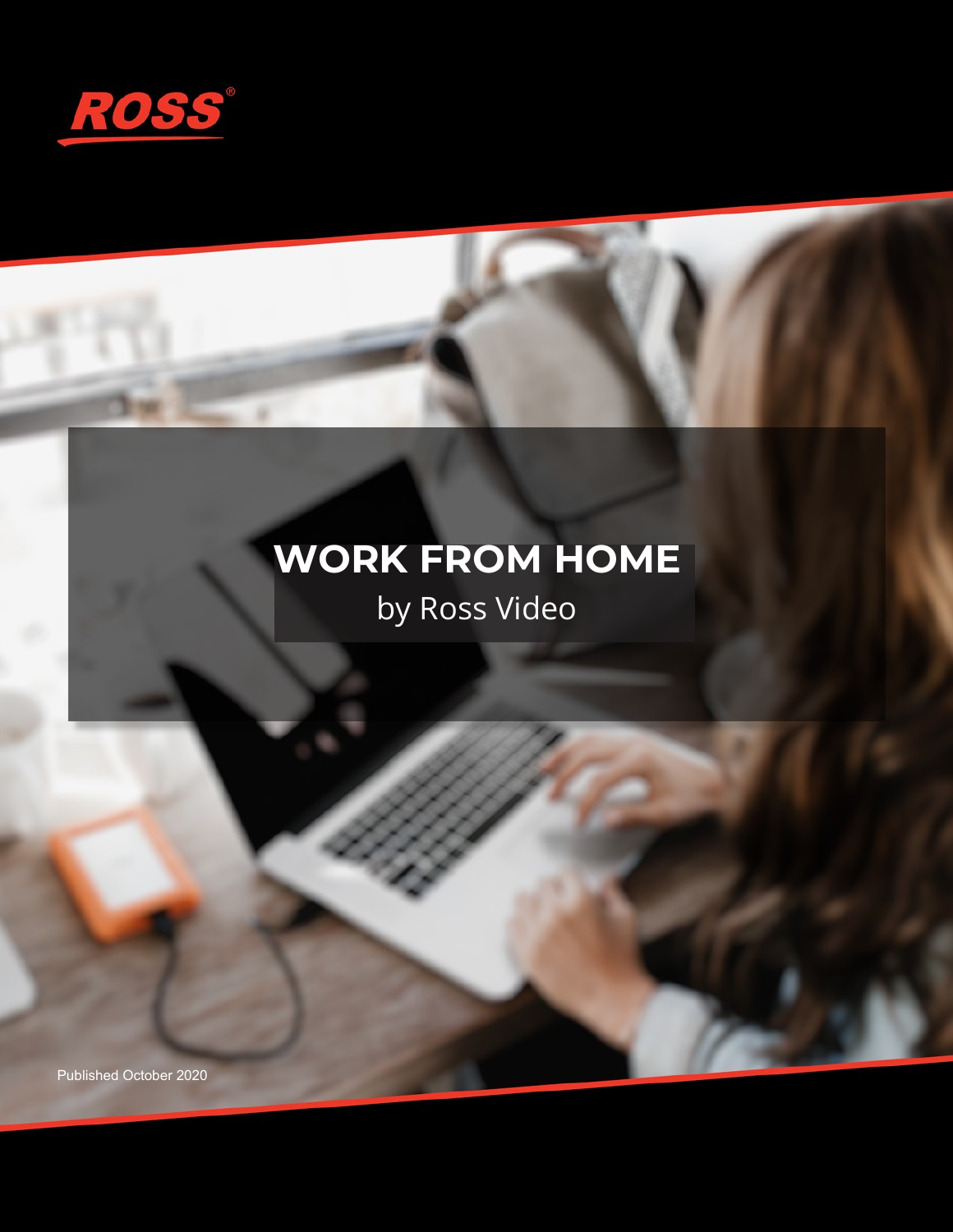

### **WORK FROM HOME** BY ROSSVIDEO

#### **Introduction**

At the beginning of the COVID-19 pandemic nobody knew what effect this virus would have on our working lives. The impact of COVID-19 has been more profound than we could have imagined, and the majority of us have had to change our working practices and workflows in response.

Our industry has experienced great upheaval, with productions either being cancelled without replacement or completely restructured to ensure social distancing both in front of and behind the camera.

One way to comply with distancing requirements and minimize the potential risk of infection among colleagues is through the adoption of a "Work from Home" strategy, which sees broadcast equipment being moved to the home office. However, there is the question of how this strategy can be made to work effectively in a live production environment or scenario.

Many productions had to respond to the pandemic at very short notice and, in the absence of precedent, simply let staff work from home. This change in approach certainly helped contain the virus, but also made us consider how to produce content more efficiently and in a decentralized way in the future. In addition, every trip to and from a production site has a corresponding carbon footprint that should be considered and minimized. All in all, there are plenty of good reasons why we should take a closer look at the possibilities and solutions around Work from Home (WFH) and Remote Production.

#### **Factors and Considerations**

A key consideration for any Work from Home plan should be bandwidth, from the perspective of the relevant monitoring and program feeds. Realistically, not every person in a remote location will have a dedicated high-performance and managed Internet connection like the type available at their regular main facility. The monitoring of uncompressed signals (SMPTE ST 2110) will probably not be possible in any private household. Likewise, not every private household offers public IPv4, which allows NAT rules and port forwarding to be used.

Another important decision that needs to be made relates to equipment. Does it make more sense to move equipment to remote sites or leave the equipment in the managed main facility while the feeds from different locations are transferred to the production location(s) but the staff still carry out the production from home? Shipping large racks of equipment to unknown (probably private) production locations can be a logistical and operational challenge, and remote control can be troublesome. This is especially true when you are not on-site and want to rewire something, or if you want ship equipment back and reconfigure it after the production has finished. The amount of equipment that is on-site should therefore be as low as possible to keep the monitoring and control as simple as possible.

Keeping the production equipment in your main facility may be preferable insofar as the (limited) technical staff at the facility can support you with equipment preparation if needed. You can also rely on the facility's managed services, such as VPN, predictable upload and download bitrates, redundant networks, and access to servers, all of which may help give you more confidence.

Several new solutions and services have recently been launched to compress a signal and make it available worldwide via low-latency streaming. This is possible both from and to dedicated hardware or software decoders, as well as completely browser-based or app-based applications via services such as Zoom, Microsoft Teams, or Skype. Over the following pages, this paper will outline some common and rising open-source streaming formats that can help you with this task. Free and paid for services are both briefly outlined, any of which can help support a Work from Home production.

#### **Services and Solutions**

#### **WebRTC**

• Can mainly be used to send data (voice/video/other data) in peer-to-peer fashion across browsers

• It will need an upload/download bandwidth of at least 200-250kbit/s to enable a connection (with

- Based on HTML5 and JavaScript uses (S)RTP for the transmission
- in real-time
- Web socket available
- very poor picture quality)
- 
- Depending on the location, operators must deal with possible bandwidth limitations (find alternative distribution ways over 4G/5G/satellite link/etc.)
- CPU for encoding and decoding video the better the quality, the higher the CPU load (but it's normally fine)

• Error Correction: Very limited recovery of dropped frames / focus on "fire and forget". Public internet could somehow lead to bad picture and connection quality and lags in the stream

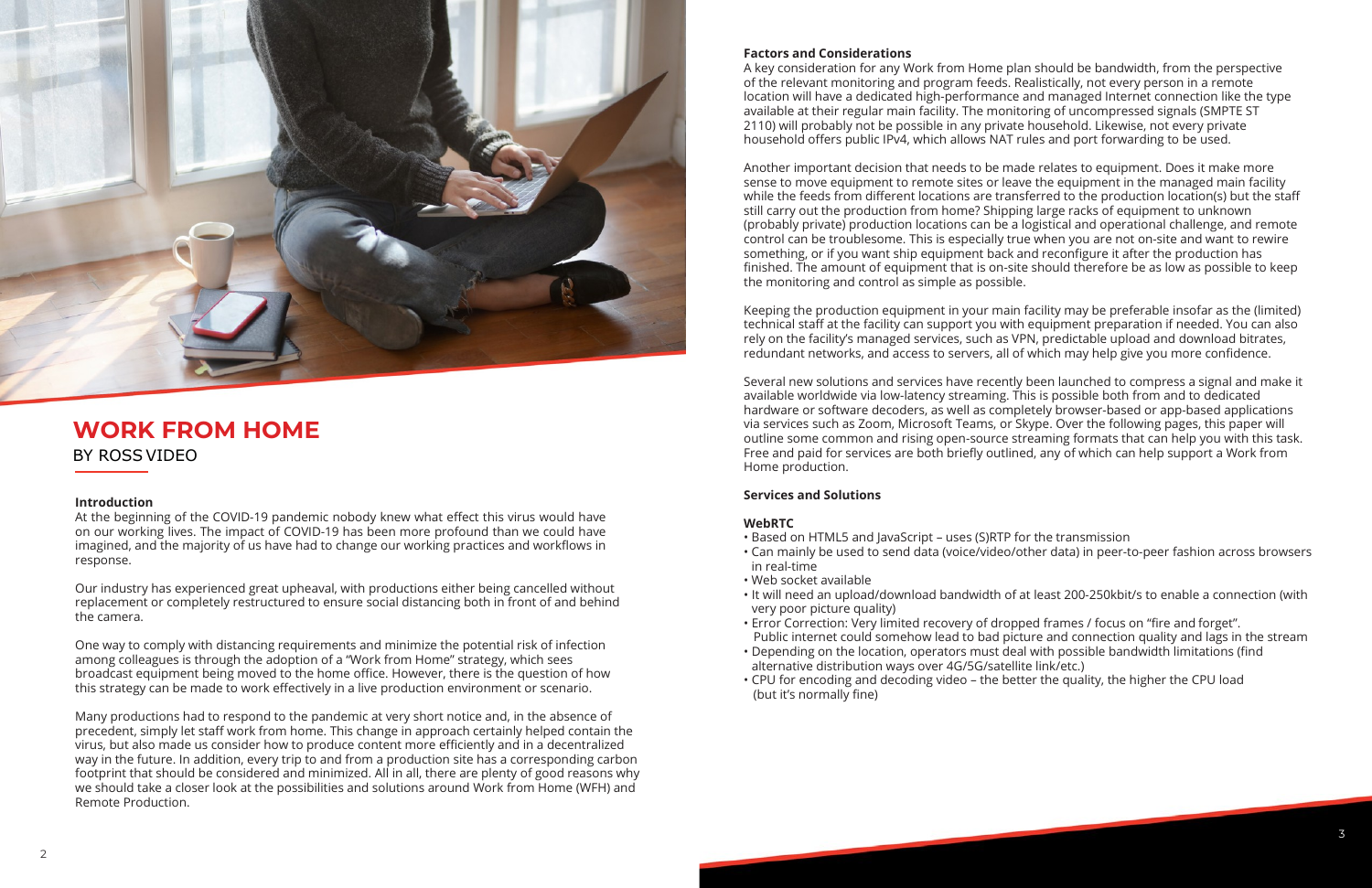#### **SRT**

- "Secure Reliable Transport" Invented by Haivision in 2012, open source since 2017
- Very fast if HW encoder/decoder are used (100msec-150msec end to end latency)
- Format-agnostic streaming container can be encrypted with AES-128/AES-256
- UDP based / no TCP allocation needed
- With a public IPv4, NAT rules/port forwarding for one port needed only
- Browsers do not allow UDP socket natively at this stage no web socket (for now)
- Error Correction: Intelligent packet retransmit mechanism implemented on top of UDP data flow
- Analyses bandwidth and roundtrip times steadily to adjust its error correction and increase stream stability
- Encoder/Decoder combination could be used for getting feeds from the remote location with a good and reliable error correction method instead of using WebRTC and tools like Microsoft Teams, Skype, Zoom, etc.

#### **RIST**

- "Reliable Internet Stream Transport" is also an open-source, high-performance media transport by using RTP / UDP at the transport layer to avoid the limitations of TCP (ideals somehow comparable to SRT)
- Load sharing via bonding several paths from encoder to decoder can be taken (mobile, wifi, etc.) and can be reconstructed at the receiver side
- No web socket (for now)
- RIST developers describe RIST as more suitable for broadcast than SRT as they support additional broadcast features to transport valuable content over public internet

#### **Conference Tools (Zoom, Microsoft Teams, Skype)**

- Managed tools or services to provide low latency video and audio transmission especially for video conferences
- In our example, customers can use these tools to stream Multiviewers or feeds to the production staff to enable remote monitoring of audio and video signals
- The video signals from the production can be taken as an input to these tools with the help of small video-to-webcam converters like AJA U-TAP, Blackmagic Design WebPresenter, or Magewell USB Capture
- Most of the time 1x Multiview is fine for this kind of application
- It will combine many signals in just one stream
- It will not slow down the available upload/download bandwidth like compared to transferring multiple feeds
- well as third-party products that are compatible with openGear and DashBoard
- commands for example)
- Proxy Server
- JSON's bulk messaging functionality to send fewer messages
- The proxy server can cache information and send them as a compressed message
- This can be much more robust over a limited bandwidth VPN
- OGP binary 26MB file converted to OGP JSON 800kB file
- proxy server

#### **VPN**

- "Virtual Private Network" This can be used to access to your production network to enable secured TeamViewer access and a Ross DashBoard connection for controlling the production equipment remotely
- In segregated networks, many VPN connections often do not provide an IP address in the same subnet as your production equipment, so the IT group should be asked to help with this

#### **TeamViewer**

• For accessing the devices that are in the main facilities, the software application TeamViewer is a good choice

• TeamViewer is recommended for XPression/Tria/Mira instead of Microsoft Remote Desktop as it

• It is also capable of playing back the remote audio on your remote production kit (e.g. Graphite's

- won't affect the graphics card performance (GPU)
- RAVE Audio Mixer)
- If your IT group is pointing at security issues, TeamViewer can be set to "local mode"
- It will accept connections that are in your LAN only
- It will not communicate to the TeamViewer server on the Internet
- connection and use all the functionalities the remote tool can offer

• If you access the facility with the help of a secured VPN, you can control it easily with a local

#### **Ross DashBoard**

• DashBoard is Ross Video's free control and monitoring software for (nearly) all Ross products as

• DashBoard is a powerful tool that is used to create custom control panels that can interface with the products, simplify workflows, and potentially communicate with third-party products (via TCP

• In case of upload/download issues and long loading times, DashBoard can create a DashBoard

• It will transform the openGear protocol (OGP) binary to a lightweight JSON-type OGP, which uses

• Our DashBoard user guide provides more information on configuring and accessing a DashBoard

#### **Intercom**

• Conference tools like those described above are not the ideal solution for this, as they allow

• In advanced Intercom systems, multiple line feeds (program, PFL, aux) can be fed into the

- Communication is the key so this tool needs to be selected wisely
- everyone to talk
- intercom for monitoring purposes
- mobile device)
- Consult your intercom partner for a tailored solution

• Remote and cloud systems are available for many intercom systems out there in the market, with options that are hardware or software panel based (some of them can be installed on your

#### **Ross Production Cloud**

Ross Production Services (RPS) recently announced an innovative integration of all these services and technologies into one platform – the Ross Production Cloud. PRS developed this platform as a direct response to the challenges posed by the pandemic, and it has already been used by a number of international customers to support their live productions. In each case, guests and staff were all in different locations, and RPS used the Voyager graphics rendering solution from Ross to create a hyper-realistic studio environment that contained virtual displays and enabled the participants to be integrated directly into the set.